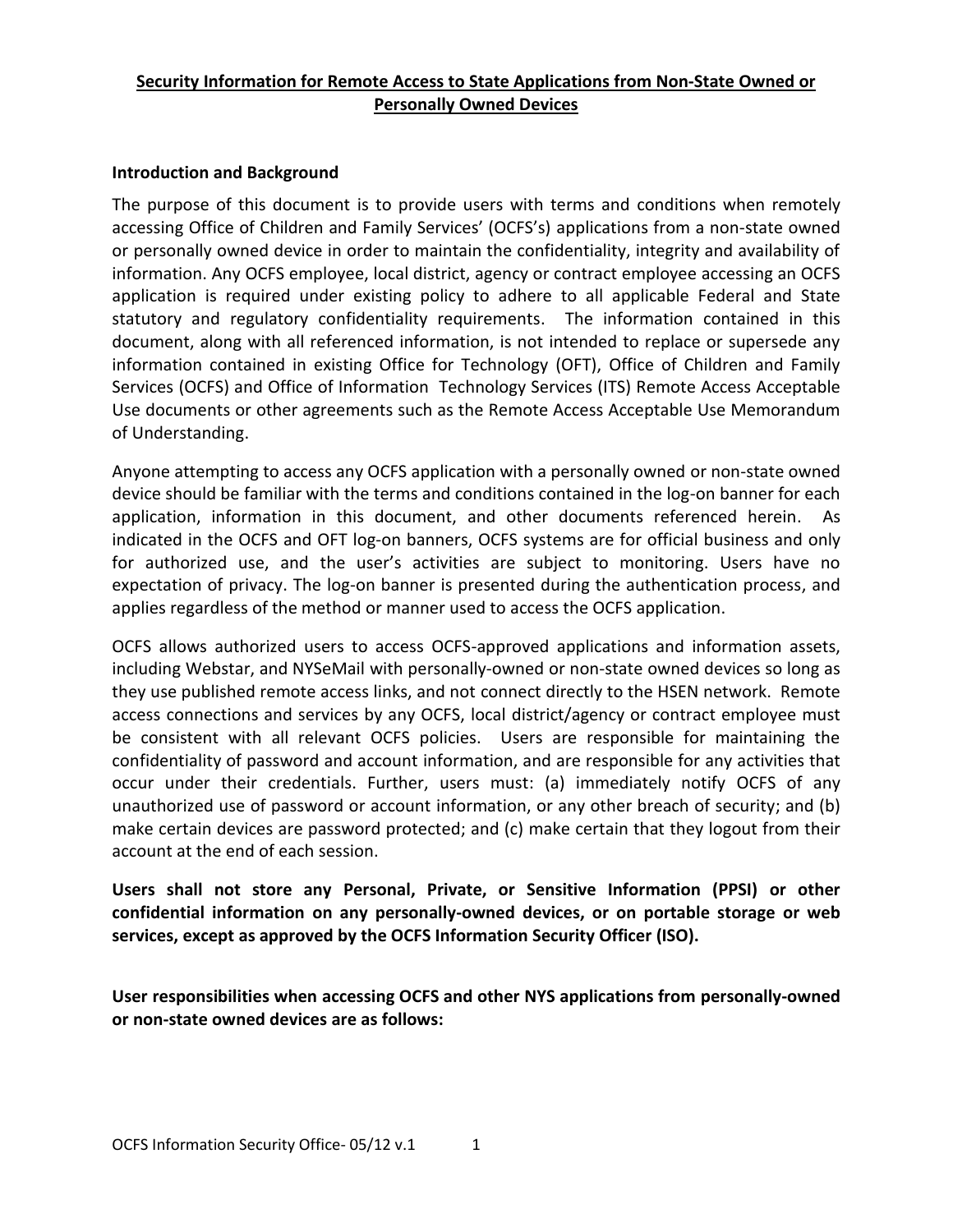Any costs to procure and/or maintain non-state owned devices used to access OCFS and other NYS applications will not be borne by NYS and are the sole responsibility of the user or in some cases the local district or agency that employs the user. If an authorized user elects to use his/her own computer or portable device to access a state application, that user or local district or agency is responsible for making certain that the equipment is compatible with the state application, and is solely responsible for the purchasing, servicing, and maintenance costs associated with any non-state owned or personally-owned equipment. The state will not reimburse employees for such costs, nor will the state provide technical support for any personally-owned equipment. OCFS is not responsible for compensation, including overtime or carrier charges for work outside of normal work locations using a personally-owned or nonstate owned device.

OCFS may revoke access to agency resources and services from a personally-owned or nonstate owned device should the agency determine that the access presents a risk to the agency's mission.

## **Minimal Requirements:**

- 1. In order to access OCFS applications from the Internet, users must have an Internet Service Provider (ISP) with high speed connectivity, properly installed and configured, with appropriate security patches. The connectivity, bandwidth, airtime charges and/or data communications equipment is the responsibility of the user, local district or agency, and is not the responsibility of OCFS.
- 2. Users must have installed and maintain up to date anti-virus protection and firewall software on his or her device, wherever possible.
- 3. Users must take all appropriate measures to make certain that the device they are using to access an OCFS application is virus free and will not pose a security risk to OCFS information.
- 4. The user shall physically protect the device when it is being used to access OCFS assets.
- 5. The user shall provide an appropriate level of protection of the credentials used to access OCFS systems. Software may be used to manage credentials and automatically enter them for the user, but such software must provide an appropriate level of security for the credentials (e.g. a password must be entered before the program will give access to the credentials), and the program must use an appropriate encryption method to protect the credentials from unauthorized access. In particular, the 'auto-complete' functionality, or similar found in most modern web browsers, should not be used to store logon credentials and automatically type them in for the user without a password prompt.
- 6. To access State Email systems remotely, users must only utilize the Outlook Web Access (OWA) in order to protect against confidential materials being accidently stored on a non-state owned or personally owned device.
- 7. The user's browser history should be cleared regularly to avoid storage of transient files related to a current session of an OCFS web application, as well as any confidential materials that may remain in the web browser history.